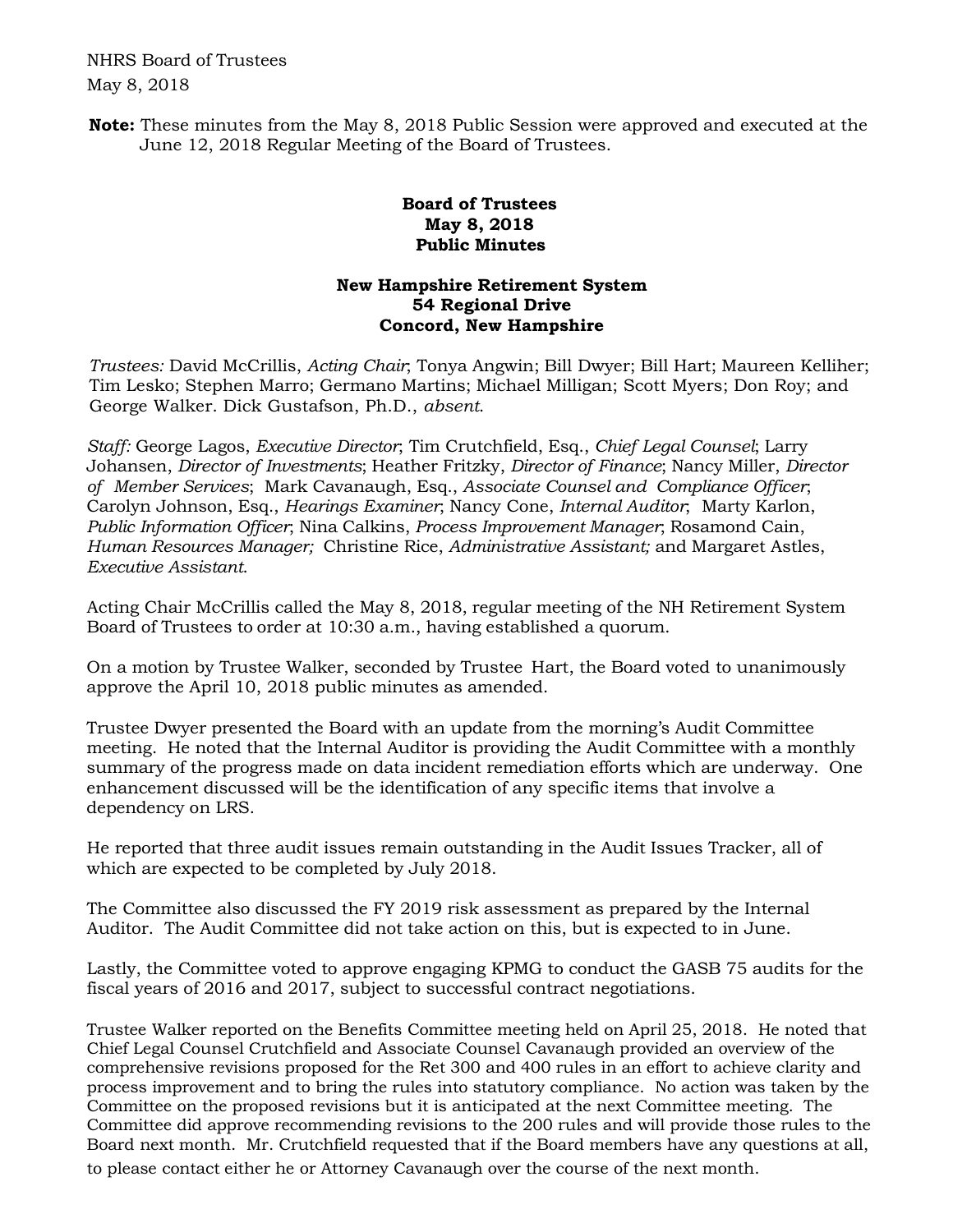Finally, the disability reconsideration of M.O. that was previously referred by the Board was discussed and the Committee concurred with the recommendation of the Hearings Examiner.

On a motion by Trustee Marro, seconded by Trustee Roy, the Board voted unanimously to accept the recommendation of the Benefits Committee that the Board accept the recommendation of the Hearings Examiner in the matter of M.O.

Trustee Roy reported that the Governance Committee did not meet last month but would be meeting today after the Board of Trustees meeting. Over the past several meetings, the Committee has discussed the implementation of the Board Self-Evaluation Policy as a best practice measure. He noted that the Committee expected to recommend that the full Board approve the Self-Evaluation Policy and asked that the Board review the Policy over the course of the month.

Trustee Kelliher presented her report for the Independent Investment Committee (IIC), noting that the IIC met on April 20, 2018. The IIC's first order of business was a unanimous vote to withdraw the letter in opposition to HB 1603 and to have a subsequent letter sent to the Chair of the Senate ED & A Committee.

Ms. Kelliher reported that the IIC unanimously voted to extend a two-year extension for management of a U.S. large-cap equity portfolio with LSV Asset Management through June 30, 2020 and to extend the two-year contract as it pertains to the core non-U.S. equity mandate managed by LSV Asset Management through September 2020. The IIC unanimously voted to extend the investment relationship with emerging markets equity manager, Neuberger Berman, through April 2020. The Committee heard presentations from core non-U.S. equity managers, Causeway Capital and Fisher Investments, in conjunction with the two-year renewal process. The IIC unanimously agreed to commit \$50 million to Monroe Capital Private Credit Fund III, unlevered, subject to contract and legal review. Ms. Kelliher noted that the Retirement System's total commitments to Monroe Capital have reached \$150 million.

Ms. Kelliher then reported on the capital markets, noting that the volatility that the market is experiencing is due to potential trade wars, tariffs, Washington, D.C. decisions and interest rate increases from the Federal Reserve. Even though the market is more volatile, it is holding up relatively well and in trading range. Corporate earnings growth is very strong and the economy is doing well. There are indications that bonds are stabilizing. Although Europe is coming out of a very bad winter causing a slow global economy, we expect to see a rebound. The rest of the global economy continues to expand.

Ms. Kelliher reported that the U.S. is experiencing 2.3% annualized growth in the first quarter which is stronger than prior first quarters and we hope to see 2.9% to 3.0% in the second quarter. Job growth remains tepid but the unemployment rate is down to 3.8%, the lowest level since 2000.

Director of Investments Johansen reported that the total portfolio for the 9 months ending March 31, 2018, was up 7.1%. All asset classes are well within ranges and very close to targets. The June 2018 IIC meeting will have a presentation from Townsend Group regarding their progress on their FY 2018 real estate work plan and they will be presenting their 2019 work plan for the Committee's approval. NEPC will also give the IIC a 6-month update on the private equity and private debt program. The July 2018 IIC meeting will have a macro-economic update with presenters speaking about interest rates and public debt, and how they expect the debt to be reduced in the years to come. Mr. Johansen noted that if anyone is interested in attending the meeting, to please let him know in advance so he can provide the materials for the meeting.

Mr. Johansen reported on the issue of securities litigation monitoring and NHRS's participation in class action securities litigation. NHRS's custodian, BNYMellon, monitors and manages most domestic class action securities litigation. In the past three calendar years, recoveries for NHRS have averaged approximately \$848,000 per year. However, BNYMellon does not handle domestic class action litigation that does not involve a specific security for NHRS, nor does it monitor international securities litigation for NHRS. In order to identify when NHRS might be a member of these two types of class action suits, staff is recommending that the Board approve a two-year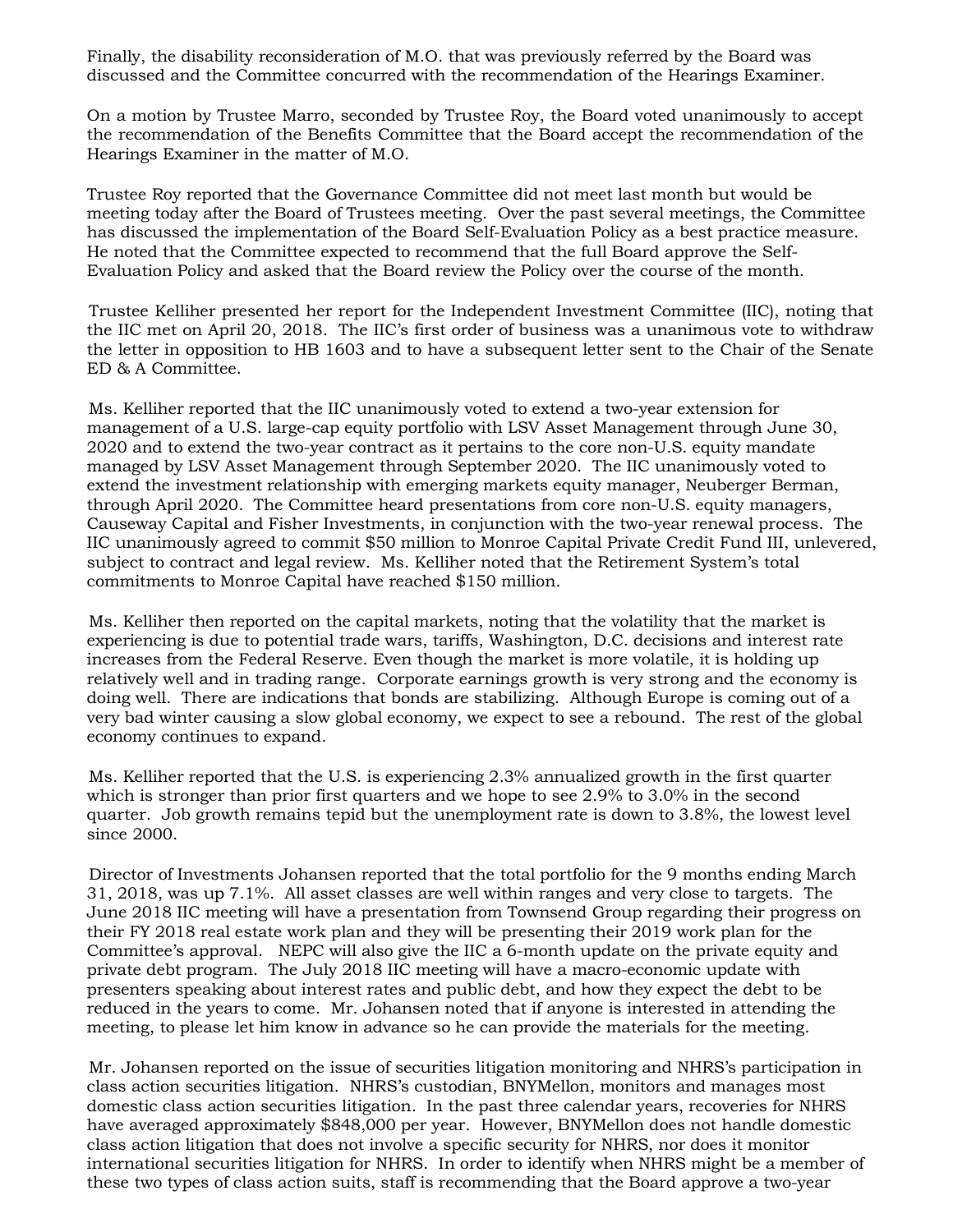contract with Institutional Shareholder Services (ISS) with an option to extend the relationship for an additional one-year period at the annual fee quote of \$15,000, contingent upon successful contract negotiations. Mr. Johansen noted that the average annual recovery from similarly situated ISS clients has been \$29,000, although there are no guarantees for future recoveries.

Executive Director Lagos opined that a contract with ISS would provide NHRS with the assurance of participating in recoveries to which NHRS would be entitled but may not otherwise be aware of. Recovered funds would be categorized as "miscellaneous income" in our financial statements.

On a motion by Trustee Dwyer, seconded by Trustee Milligan, the Board voted unanimously to engage ISS to monitor certain agreed upon securities litigation services subject to successful contract negotiations.

Public Information Officer Karlon reported on the NHRS-related bills that are still active in the Legislature. The bills must be acted upon by May 24, 2018. HB 561, relating to working after retirement is going to a Committee of Conference to reconcile the House and Senate versions. The Committee of Conference must meet and issue a final report by May 17, 2018. Staff has shared administrative concerns with the Chairs of the House and Senate of the ED& A Committees and we will be following the conference deliberations.

HB 1756 was amended by the Senate and grants a one-time additional allowance of \$500 in FY 2019 to retired members who meet certain criteria. The House has not requested a Committee of Conference yet but has until May 10, 2018 to do so.

Mr. Karlon noted that five bills that have been passed by the House and Senate have moved on to the Governor for action. HB 1805 establishes a committee to study level dollar amortization of the retirement system's unfunded actuarial accrued liability and increases NHRS trustee terms from 2 to 3 years. HB 1823 requires NHRS to amortize actuarial gains or losses accrued on or after July 1, 2017, for a closed and fixed period of no longer than 20 years. SB 324 allows a retiree, whose election of a retirement system optional allowance was terminated as a result of a final divorce decree or final settlement, to nominate a current spouse after remarriage for a new optional allowance. SB 458 provides for the election by a certain surviving spouse of a Group II member to purchase up to one month of creditable service. Lastly, SB 538 moves officers of the state office complex police force into Group II.

Trustee Hart presented the PPCC report from May 3, 2018, noting that the Committee entered into non-public session to discuss a number of personnel related matters. The PPCC reviewed the performance evaluation process and distribution of results over the last calendar year. It was noted that the process assures that individual performance evaluations that do not meet expectations are being addressed. Succession planning was reviewed, indicating that there are a number of Management Team members that will be eligible for retirement over the next several years and that several positions would have to be filled by recruiting from outside the agency. Staffing and recruitment were discussed and plans are being formulated to staff the needs of PGV3 project. Collective bargaining will begin after January 1, 2019 and management will provide the Board with its recommendations in the fall of 2018. Compensation for management and others who are not members of the bargaining unit will be reviewed over the next 6 weeks so that increases can be scheduled this summer.

Executive Director Lagos highlighted areas of his operating report, beginning with Key Performance Measures (KPM) which fell short of the 95.0% benchmark this month. He noted that the Internal Auditor will be doing an audit of the KPMs. Mr. Lagos reported that two responses to our RFP request for consulting services in connection with the PGV3 upgrade had been received, but the quotes far surpassed the amount that was initially planned for. Clarification will be made for the RFP respondents, that what we are looking for is oversight rather than a whole project plan.

Mr. Lagos presented the FY 2018 third quarter Member Satisfaction Survey Summary that continues to indicate overall sentiment as "very satisfied." His individual telephone surveys, asking if members and visitors are happy with the service received from NHRS staff, continue to receive positive feedback as well.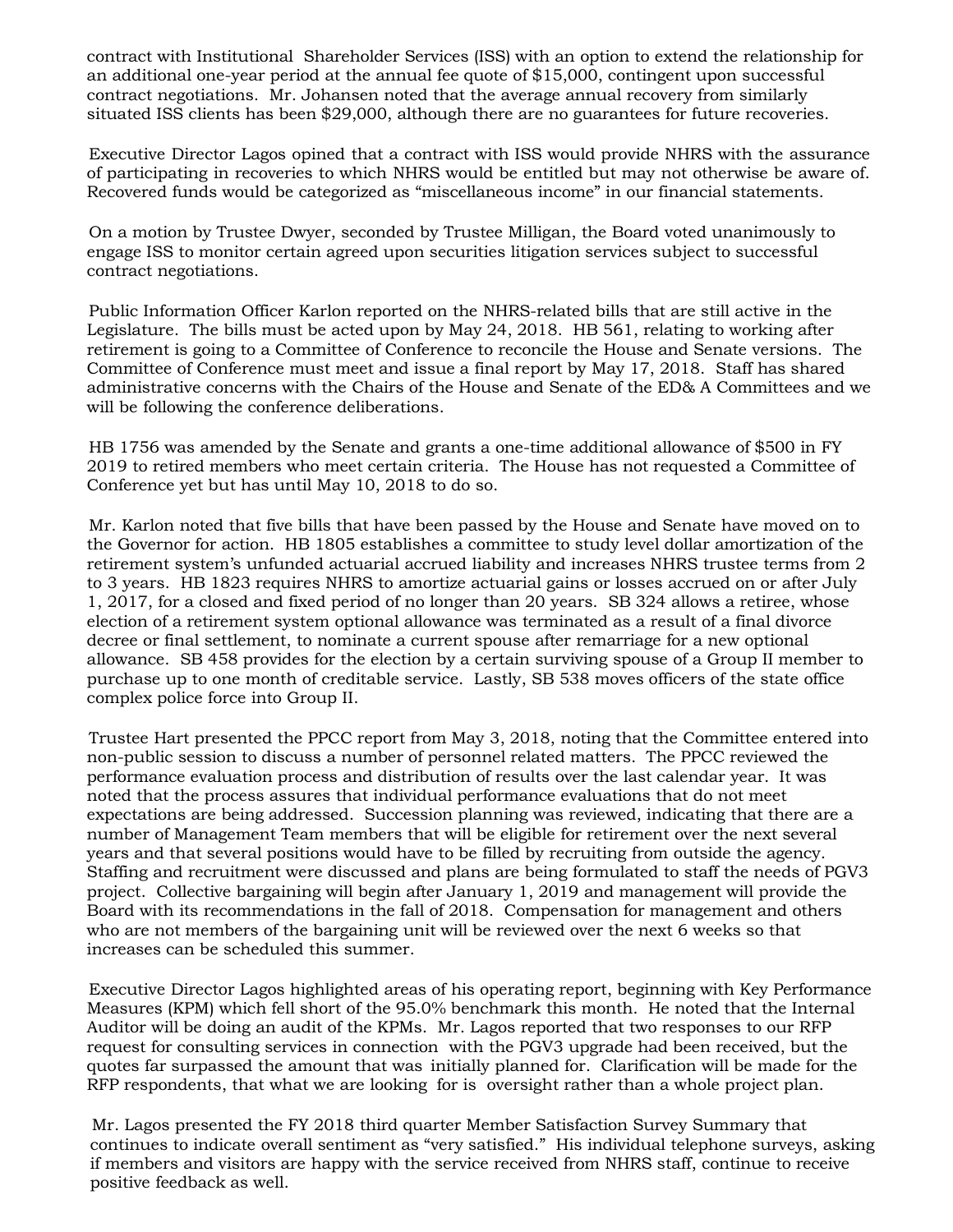Mr. Lagos then addressed the current GRS contract that expires December 31, 2018. The Audit Committee recommended in February 2018 that NHRS extend the current GRS contract to December 31, 2020 and to authorize staff to issue an RFP for an actuarial audit of the GRS FY 2017 valuation report as a best practice measure.

On a motion by Trustee Marro, seconded by Trustee Hart, the Board voted unanimously to accept the recommendation of the Audit Committee and staff to extend the GRS contract and to conduct an RFP for an actuarial audit, as presented.

Mr. Lagos updated the Board on two contract upgrades per the Procurement Policy. The first upgrade will be for Microsoft Office from version 2010 to version 2016, at a one-time cost of approximately \$16,000. The second upgrade is regarding copiers. The current copier contract with Conway Office Solutions for four multi-function copiers are ending this June. After obtaining proposals from three copier vendors as well as the option of proceeding under the State's copier contract, staff decided to enter into a five-year contract with SBM, who offered the fastest copiers at the lowest annual cost of approximately \$9,000.

Lastly, Mr. Lagos provided the Board with a summary of FY 2017 and 2018 contract activity.

Chief Legal Counsel Crutchfield reported on outreach efforts by the Legal Team, noting that Associate Counsel Cavanaugh has developed a good working relationship with state personnel and has a presentation scheduled for May 17, 2018 with a number of State HR and Payroll administrators to discuss proper reporting of earnable compensation and timely membership enrollment. Attorney Cavanaugh drafted an interpretive memo for school employers. He has a presentation scheduled for June 22, 2018 with the NH Association of School Business Officials.

Finance Director Fritzky reported on the net position of \$8,745 billion as of March 31, 2018, an improvement over last month and a \$761 million increase over March 31, 2017. The Budget to Actual report reflects a few line items that are tracking over budget, however we remain under budget overall for the fiscal year.

Ms. Fritzky noted that Finance has been working diligently with the PIO staff to assist our employers, providing them with guidance on the exception clearing process and reporting. A lot of content has been added to the employer resource page which is on NHRS.org and recently we've added exception instructions for the top five exceptions that employers face. We have received good feedback from employers regarding the changes and are now working on the next phase of instructions to be added. The next employer reporting education session is scheduled for later this month at NHRS.

Executive Director Lagos introduced the FY 19 Preliminary Trust Fund Budget which includes all NHRS expenditures, divided into four categories: 1) Investment Expense/Internal; 2) Investment Expense/External; 3) Non-Investment Expense/Non-Statutory; and 4) Statutory Administrative Expense.

Director of Finance Fritzky explained the preliminary Trust Fund Budget for FY19. In summary,the Trust Fund budget of \$41,723, 869 is \$3,407,196 higher than the FY18 budget of \$38,316,673, an increase of 8.9%. Of that amount, the increase of \$3,190,800 is attributable to increased marketable investment and real estate management fees. Investment values are assumed to increase by the current assumed rate of return of 7.25%. Investment expense increases as assets under management increase. The increase in all other expenses is 2.13% over last year's budget.

Executive Director Lagos, reporting for IT Director Frank Clough, indicated that IT is currently testing a product that will monitor and manage web utilization by staff. The Telephone System Redundancy project is nearing conclusion. Regarding the VMWare infrastructure, the Board previously approved the replacement of the VMWare servers and that equipment is on order.

Member Services Director Miller reported that Member Services is focused on the July retirement filings. Thus far we have received 349 applications which are on par with what Member Services